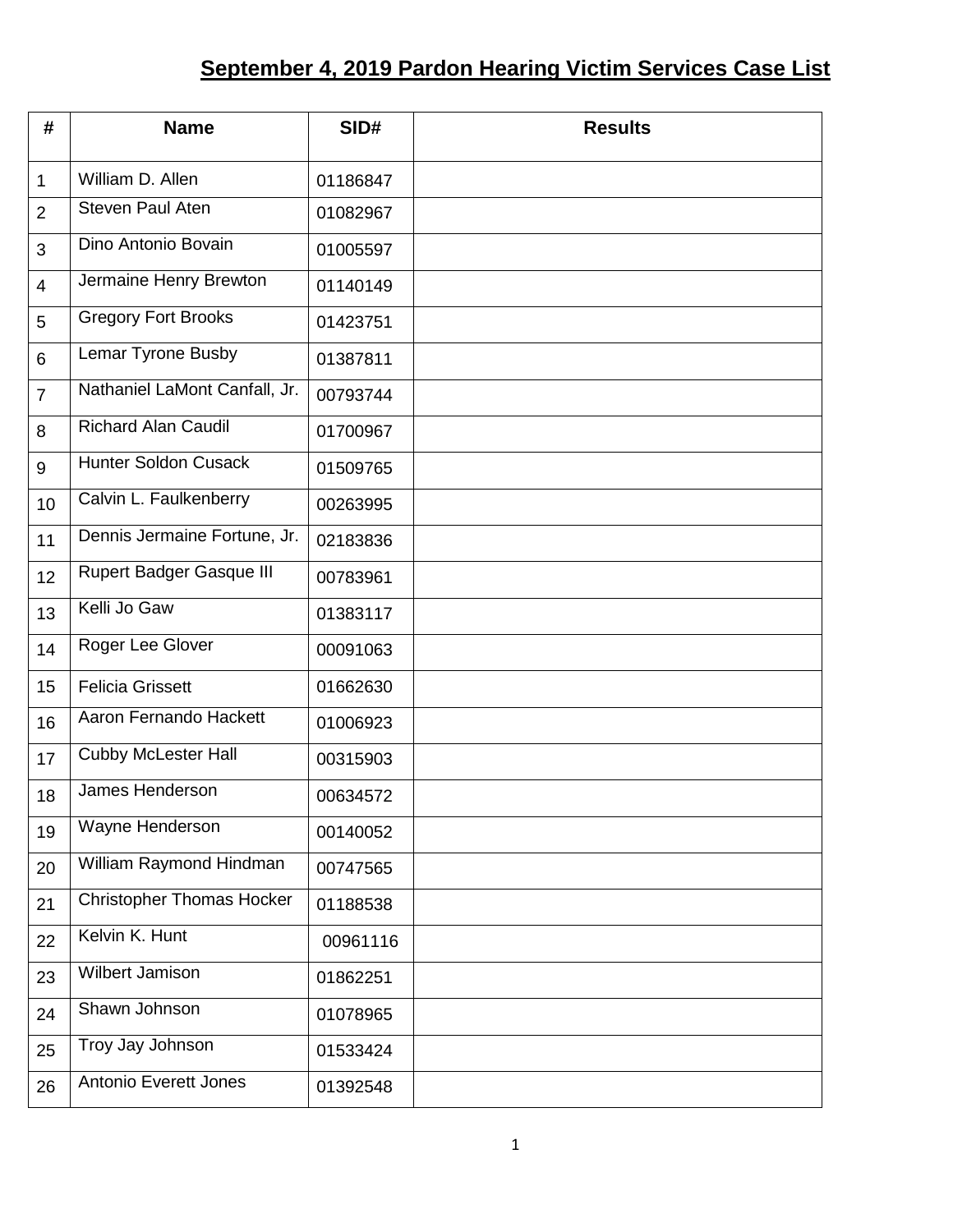## **September 4, 2019 Pardon Hearing Victim Services Case List**

| 27 | Pauline Jones                  | 00468892 |  |
|----|--------------------------------|----------|--|
| 28 | Michael Delynn Keenon          | 00535115 |  |
| 29 | Darron Curci Knapper           | 01252895 |  |
| 30 | Nicholas Wayne Lance           | 01971983 |  |
| 31 | Charles R. Lipscomb            | 00190198 |  |
| 32 | Eric Bailey Littlejohn         | 01740253 |  |
| 33 | Jeannetta Evans Livingston     | 00961514 |  |
| 34 | Danny Hope Martin              | 00197857 |  |
| 35 | <b>Barry O'Neal McAlister</b>  | 01286716 |  |
| 36 | Marvin McCain                  | 01708853 |  |
| 37 | Marquel McCray                 | 01948125 |  |
| 38 | Stephen Craig McDaniel         | 00263187 |  |
| 39 | Dedra McKenzie                 | 01466031 |  |
| 40 | Christopher Allen McQueen      | 02194989 |  |
| 41 | Jeremias David Tomas<br>Mendez | 02232835 |  |
| 42 | <b>Raymond Micke</b>           | 01283930 |  |
| 43 | Robert Radford Millwood, Sr.   | 01125146 |  |
| 44 | Joey Michelle Mohanna          | 01485501 |  |
| 45 | <b>Mathew Mustafa</b>          | 01662137 |  |
| 46 | Pherneco Myers                 | 00972237 |  |
| 47 | Joseph Wesley Newton           | 00605561 |  |
| 48 | Richard Alan Padgett, Sr.      | 00292972 |  |
| 49 | Jeffrey Pantoja                | 00281231 |  |
| 50 | Keri Fore Pope                 | 01605793 |  |
| 51 | Loretta Porterfield-Haywood    | 00546061 |  |
| 52 | John William Richardson        | 01447380 |  |
| 53 | Jose Luis Santes Luna          | 02151562 |  |